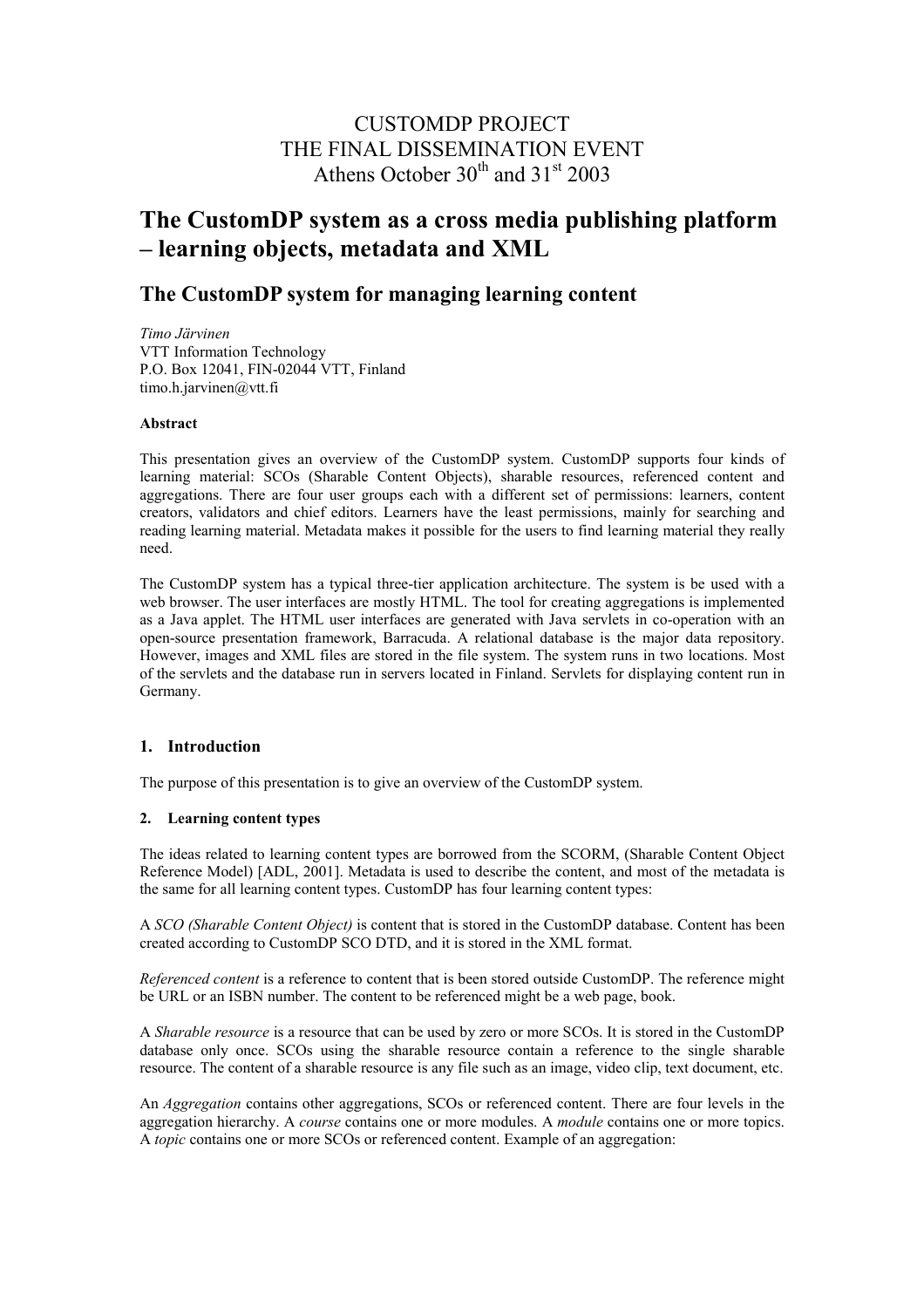(Course) Digital printing systems (Module) Digital workflow (Topic) From design to finished documents (SCO) Case: Xerox Manual + Book factory (Topic) Basic adjustments (SCO) Tasks of RIP (SCO) Imposition (Module) Digital prepress (Topic) Digital images (SCO) Imaging Basics (Topic) Digital Colour (SCO) Colour Theory (V1) (Referenced content) Glossary of Color Management Terms

#### **3. User groups**

The CustomDP system has four user groups – learners, content creators, validators, and chief editors – learners have the least permissions and the chief editors the most. Each user group has its own permissions plus all the permissions of the user groups above. The essential permissions are illustrated in Figure 1.



#### **Figure 1. The user groups and their main permissions in the CustomDP system, learners have the least permissions and chief editors the most.**

#### **4. Workflow**

The system has workflow features related to content creation processes of SCOs, sharable resources and aggregations.

SCOs and sharable resources

- 1. Content is created outside the CustomDP system.
- 2. It is imported using the upload form. Metadata can be modified in this context.
- 3. As the content and metadata are valid, the SCO or sharable resource will be waiting for validation.
- 4. If the validator accepts the content and metadata, the SCO or sharable resource is published to all users. If the validator rejects the content and/or metadata, the SCO or sharable resource is passivated. It must be imported again, as the required corrections have been made.

#### Aggregations

1. Content and metadata are created using the Aggregation Editor Tool. As the aggregation is finished, the content creator has two options. First, he/she can publish the aggregation directly.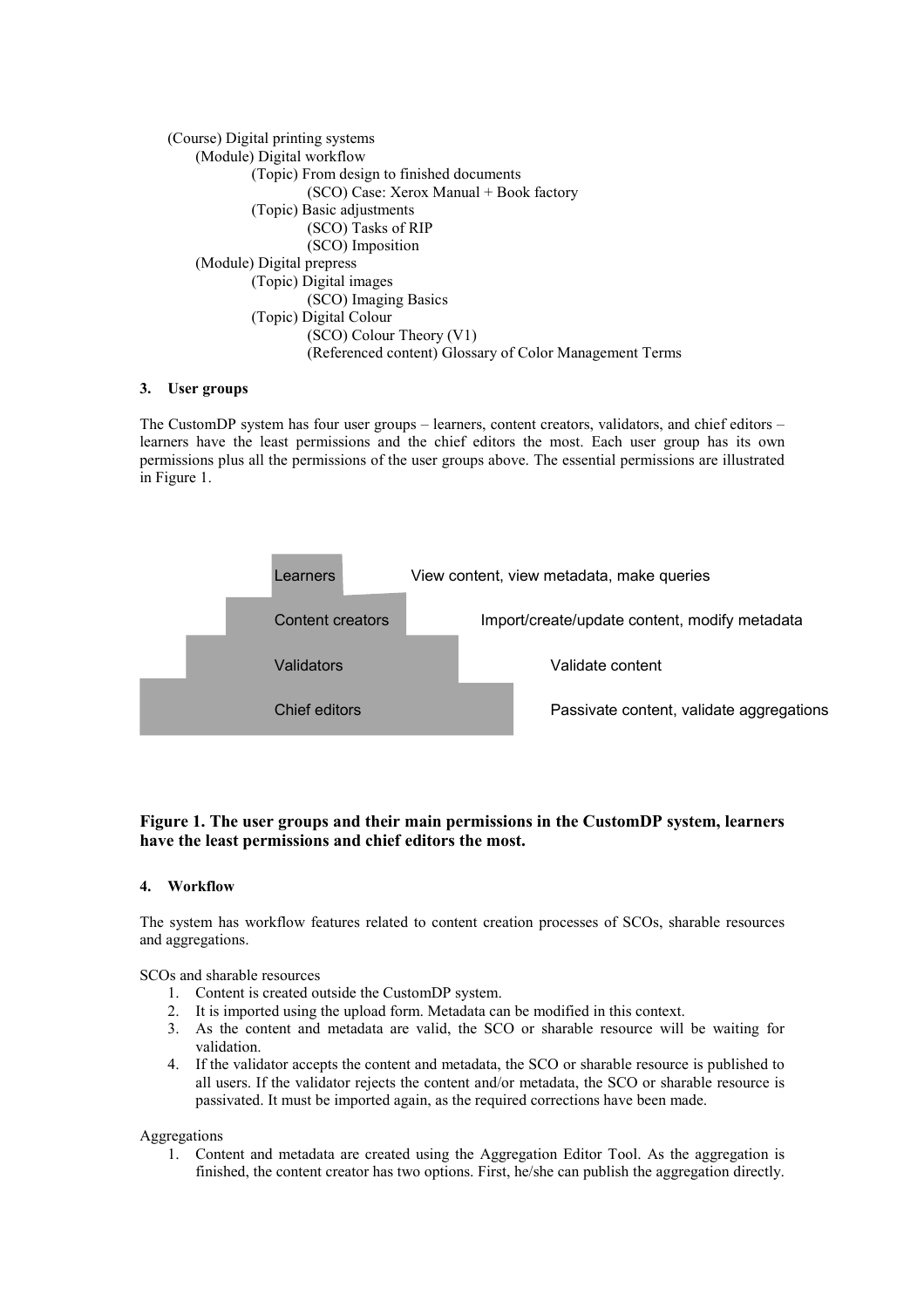Second, he/she may request the chief editor to validate the aggregation. Only a course might be validated. Modules and topics can only be published directly.

The courses can be viewed by the learners also in draft state. This way it is possible to start using a course even though it is not completely ready.

The following step is needed only, if the content creator wants the course to be validated.

2. If the chief editor accepts the content and metadata, the course is published to all users. If the chief editor rejects the content and/or metadata, the course is moved back to draft status. The content creator can continue working it. Later, he/she may request validation again.

#### **5. Metadata**

Metadata is used in CustomDP to describe both learning content and users. Metadata enables searching learning content and users with various search criteria. Metadata is used to describe learning content in the bookmark lists, search result list and metadata page. It is used to describe users in the search result list and account info page. Users excluding learners can modify metadata using the web forms.

| Metadata field group   | <b>Fields</b>                                                                    |
|------------------------|----------------------------------------------------------------------------------|
| General                | identifier, resource type (i.e. learning content type), main language, title,    |
|                        | learning goals, subject, module, keywords, level, main target group,             |
|                        | educational intention, see also (web address), see also (learning object         |
|                        | identifier), see also (free description)                                         |
| Life cycle             | publication date, status, author, up-to-date until, availability, is based on    |
| Educational            | learning resource type, interactivity level, intended user role, learning        |
|                        | contexts, typical learner age, difficulty, typical learning time, reading guide  |
| Meta-metadata          | metadata creator, metadata language                                              |
| Resource-type specific | SCO and sharable resource: main format, new version of, translation of,          |
|                        | translators, other contributors, copyright owner (person), copyright owner       |
|                        | (company), system requirements                                                   |
|                        | Referenced content: main format, publication type, publisher, ISBN number,       |
|                        | size, online location, reliability of content, suitability for training purposes |
|                        | Aggregation: new version of, translation of, taxonomy level, validation type     |

Learning content is described with five main metadata field groups:

There is the following metadata of users:

- Username \*
- Password \*
- User group \*
- Main subject \*
- Last name  $*$
- First name \*
- E-mail \*
- Preferred user interface language \*
- Country of residence
- Gender
- Age
- School
- Course code
- Main activity
- Education (completed or current)
- Current field of employment
- Current employer
- Job title
- Work experience

Fields marked with \* are mandatory: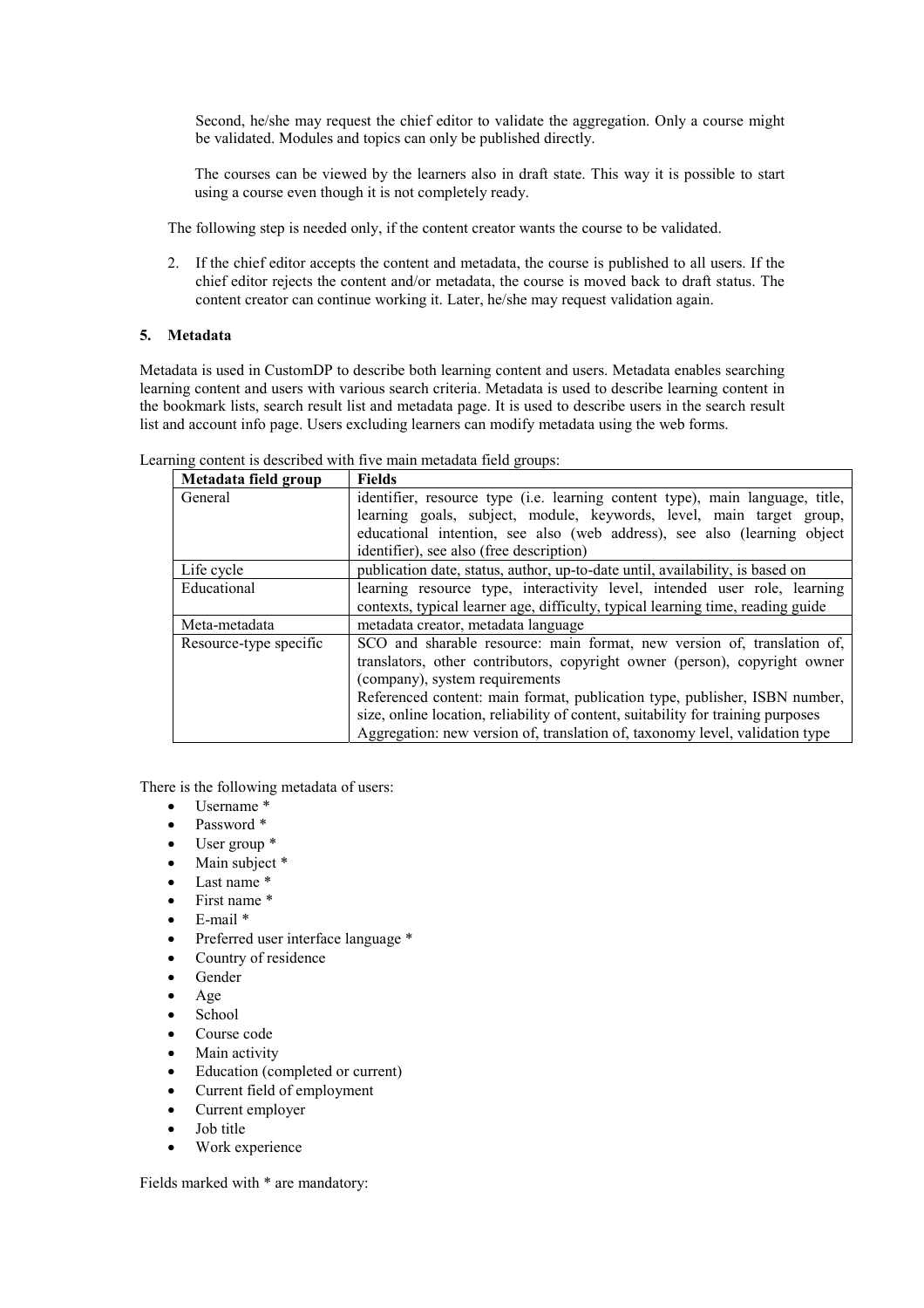#### **6. Support for many languages**

CustomDP currently supports six languages: Dutch, English, Finnish, German, Greek and Swedish. Thanks to the generic implementation, more languages with Latin alphabets could be quite easily supported. Other languages such as Greek require programming work. Support for many languages is implemented using three technologies:

- 1. The language versions of the static user interface texts are stored in *resource bundles*. ResourceBundle is a Java technology (see http://java.sun.com/j2se/1.4.2/docs/api/java/util/ResourceBundle.html). User interface texts are stored in simple text files with specific format and name.
- 2. The language versions of the metadata field names are stored in the relational database.
- 3. The language versions of some very commonly used terms, such as names of user groups, are hard-coded within the Java code.

The Greek language requires special treatment. The Greek characters are converted into Unicodeencoded characters before storing. For example,  $\alpha$  (alpha) is converted into following character sequence: \u03b1. After retrieving the characters from the database or resource bundle, they are converted back to the Greek characters.

The following tools were used for conversion:

- The International Components for Unicode library was used for automatic conversion inside Java program (http://oss.software.ibm.com/icu4j/)
- The native2ascii tool was used in manual conversions (http://java.sun.com/j2se/1.4.2/docs/tooldocs/windows/native2ascii.html)

#### **7. Implementation**

The three-tier application architecture is illustrated in figure 2. Clients use the CustomDP system with web browsers. Most of the system features are implemented as HTML pages that are created dynamically using Java servlets. The Aggregation Editor Tool is a tool for creating courses and other content aggregations. It is implemented as a Java applet. It is also implemented as a Java application, because some firewalls prevented using the Java applet. To use the database, the Aggregation Editor Tool uses servlets that return serialized Java objects. All servlets use DP API written in Java to use the database. The purpose of the DB API is to hide the details of the database implementation from the servlets. CustomDP uses a relational database to store persistent data. Files such as SCO XML files and sharable resources are stored on the server computer file system. The system runs in two locations. Most of the servlets and the database run in servers located in Finland. Servlets for displaying content run in Germany.